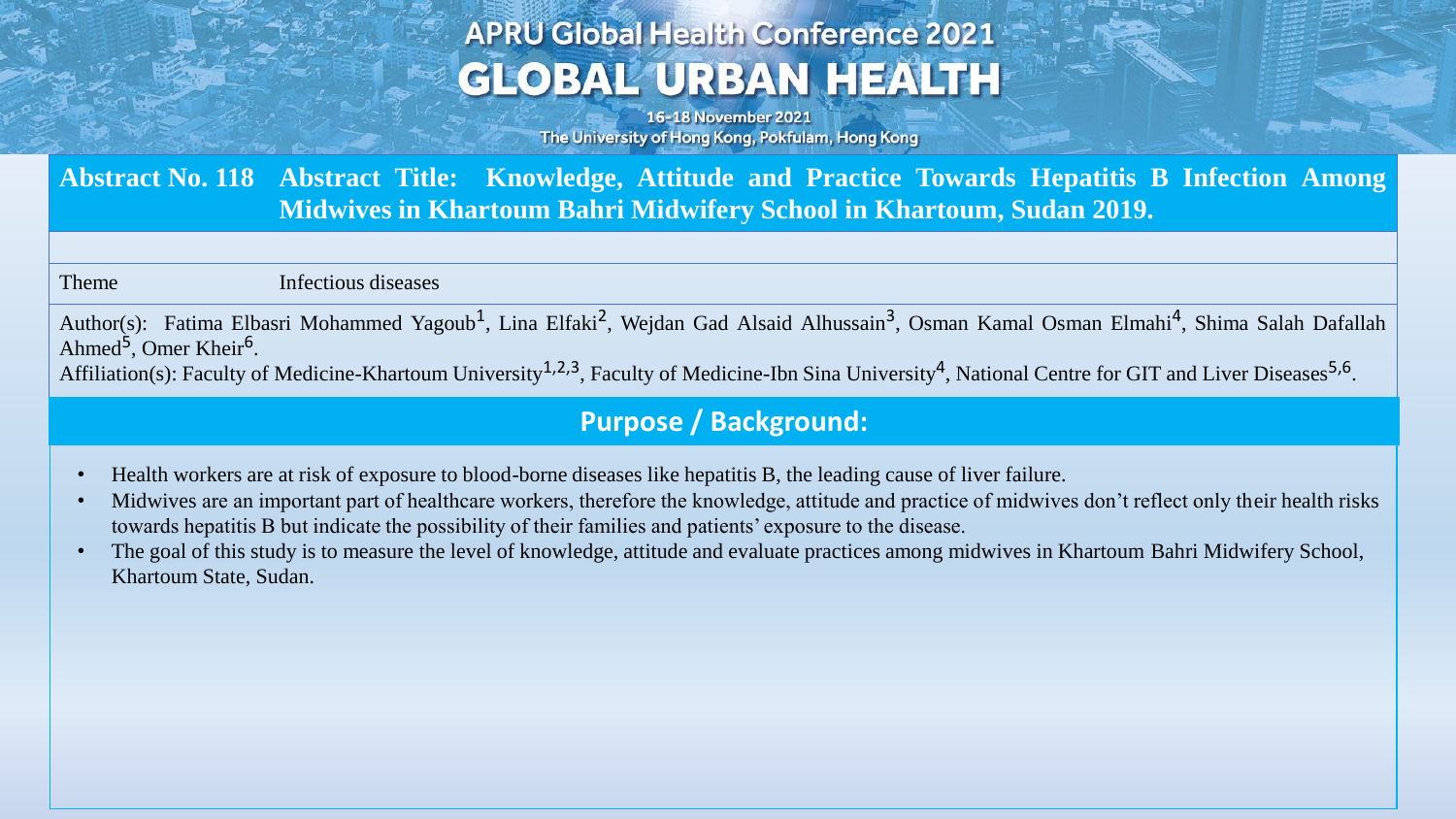## **APRU Global Health Conference 2021 GLOBAL URBAN HEALTH**

16-18 November 2021 The University of Hong Kong, Pokfulam, Hong Kong

**Abstract No. 118 Abstract Title: Knowledge, Attitude and Practice Towards Hepatitis B Infection Among Midwives in Khartoum Bahri Midwifery School in Khartoum, Sudan 2019.**

### **Methods:**

- Part of a vaccination campaign organized by the National Center of GIT and Liver Diseases and Khartoum Medical Students Association.
- A cross-sectional descriptive study was conducted among midwives at Khartoum Bahri midwifery school, Khartoum state, Sudan.
- A pre-tested and pre-validated questionnaire was implemented to examine knowledge, attitude and practice towards hepatitis B prevention.
- SPSS version 23.0 was used to conduct statistical analysis.
- Chi-square testing was used to determine the relationship between categorical variables.